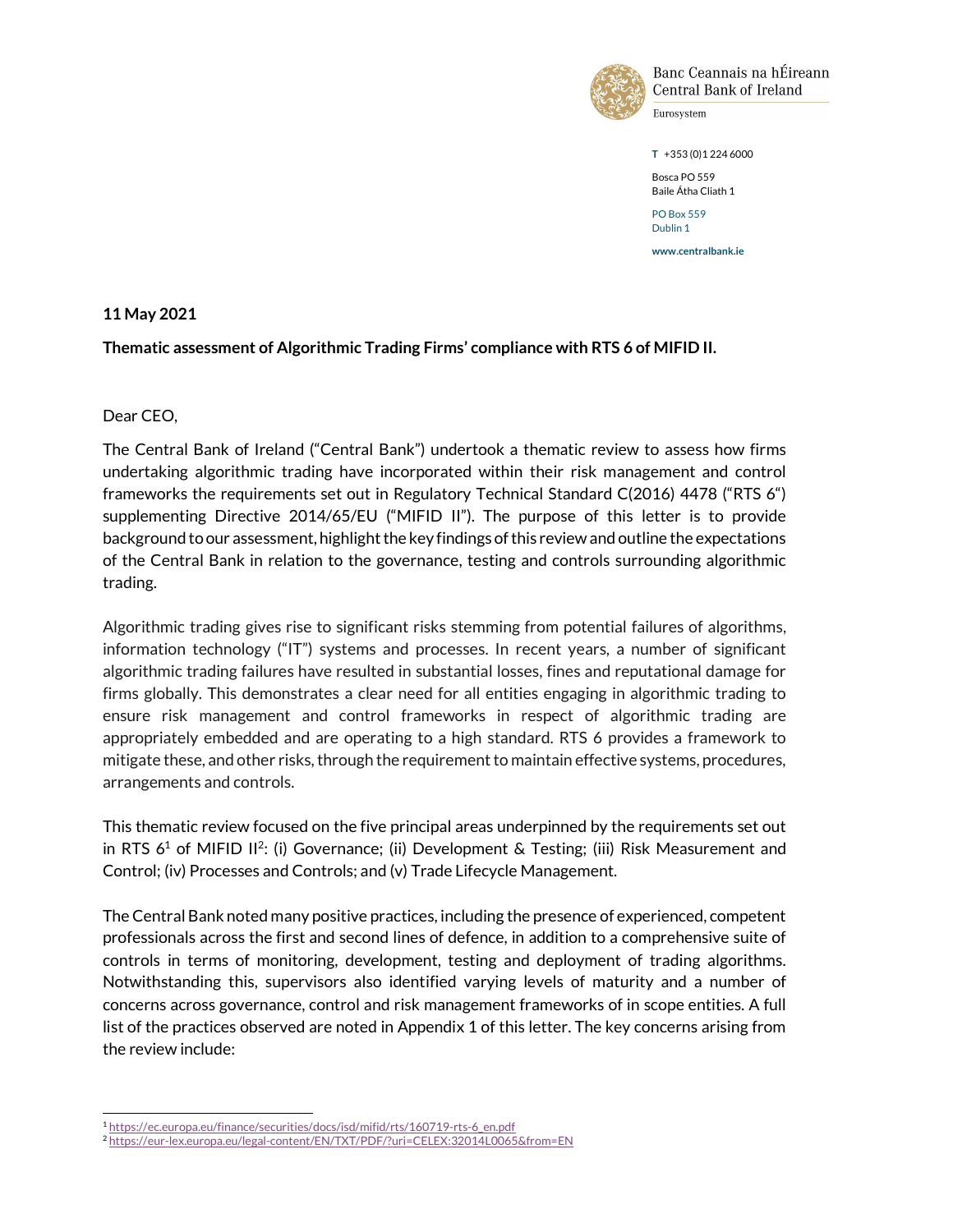

- i. An over-reliance on service providers with a lack of demonstrable autonomy at regulated entity level. This was evidenced through a distinct absence of entity Board oversight in setting or challenging the key controls and in the oversight of the development of trading algorithms.
- ii. Insufficient formality with respect to key documentation. This was evidenced through a lack of appropriate documentation in relation to algorithmic trading controls and procedures. This speaks to this sector being at the early stages of maturity and also the extent to which firms leverage Group documentation, where relevant, which creates a possibility that entity specific risk may be overlooked.
- iii. A lack of clearly defined roles and responsibilities, and in particular a lack of appropriate delineation between the "Three Lines of Defence". This is a consequence of a combination of (i) the scale of certain firms, (ii) the maturity of risk management frameworks and (iii) the non-specific nature for managing risks associated with algorithmic trading in certain firms.

These do not align with a comprehensive and effective implementation of the requirements set out in RTS 6.

## Findings

## 1. Governance – Deficient control and risk management frameworks:

Varying levels of maturity were observed with respect to firms' governance, control and risk management frameworks. Supervisors observed weaknesses with respect to:

- i. The absence of formalised algorithm governance documentation;
- ii. The lack of local entity autonomy evidenced through minimal Board involvement in the setting or challenging of the key controls and in the oversight of the development of trading algorithms;
- iii. The absence of regular, formalised reporting to the Board in relation to algorithms; and
- iv. The significant reliance placed on Group resources without an appropriate level of formalised Group reporting lines.

The Central Bank considers the maintenance of a robust algorithmic governance and oversight framework to be of paramount importance in enabling firms to identify, monitor and mitigate the risks associated with algorithm trading strategies. Firms are reminded RTS 6 requires that as part of its overall governance framework and decision-making framework, an investment firm should have a clear and formalised governance arrangement, including clear lines of accountability, effective procedures for the communication of information and a separation of tasks and responsibilities. These arrangements should ensure reduced dependency on a single person or unit.

2. Development and Testing - Lack of formal documentation with respect to development, testing and deployment processes: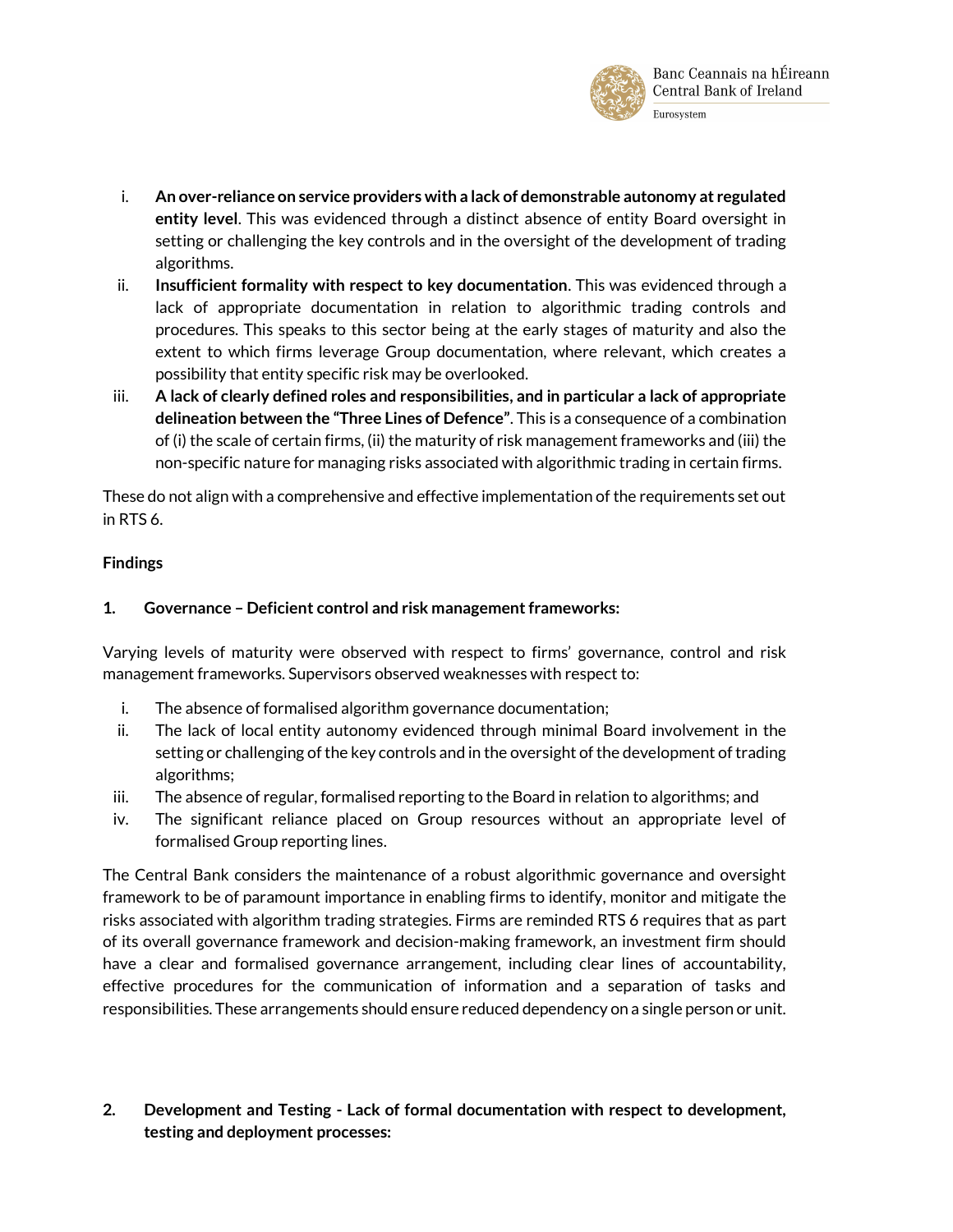

Supervisors observed strong development, testing and deployment controls. However, significant disparities were identified between firms with respect to the level of detail pertaining to documentation on development, testing and deployment processes most notably:

- i. Firms were unable to provide sufficient detail with respect to their testing environments and how the parameters detailed in Article 5 of RTS 6 were embedded.
- ii. There is a lack of adequate information in relation to testing environments used to assess the performance of algorithms including assurance that trading algorithms:
	- a. would not contribute to disorderly trading conditions;
	- b. can continue to work effectively in stressed market conditions; and,
	- c. where necessary under those conditions, can be disabled without contributing to disorderly trading.
- iii. Where firms are part of larger groups, it was noted that strong reliance was placed on Group entities. While outsourcing the development of trading algorithms is permitted under MiFID II, the investment firms deploying trading algorithms must fully understand the development and testing processes and the subsequent controls required. Outsourcing arrangements must be supported by appropriate documentation at local entity level with respect to the development, testing and deployment processes, be subject to regular review by the appropriate control function and consider the parameters detailed in Article 5 of RTS 6.

# 3. Risk Measurement and Control - Lack of clearly defined Three Lines of Defence:

While it was evident that certain firms had appropriately skilled and resourced second lines of defence, a number of firms demonstrated an absence of a formalised "Three Lines of Defence model". It is important that firms have a robust model in place, with clear delineation between each line i.e. the business, the risk management functions and the internal audit function. Supervisors observed:

- i. A blurring of lines between the first line, where the operation and implementation of risk management occurs, and second line management of risk, responsible for oversight of risk management, creating concerns around independence and appropriate separation of duties;
- ii. Within the second line, a lack of clarity between the roles and responsibilities of Risk and Compliance, in some instances, may increase the likelihood for risks to go unidentified or identified risks to go unaddressed;
- iii. An absence of a formalised plan regarding the steps taken by the Head of Compliance or first line in the event that the kill switch has been activated; and
- iv. As required under Article 9 of RTS6, all firms are required to conduct annual selfassessments and produce subsequent validation reports. Supervisors observed three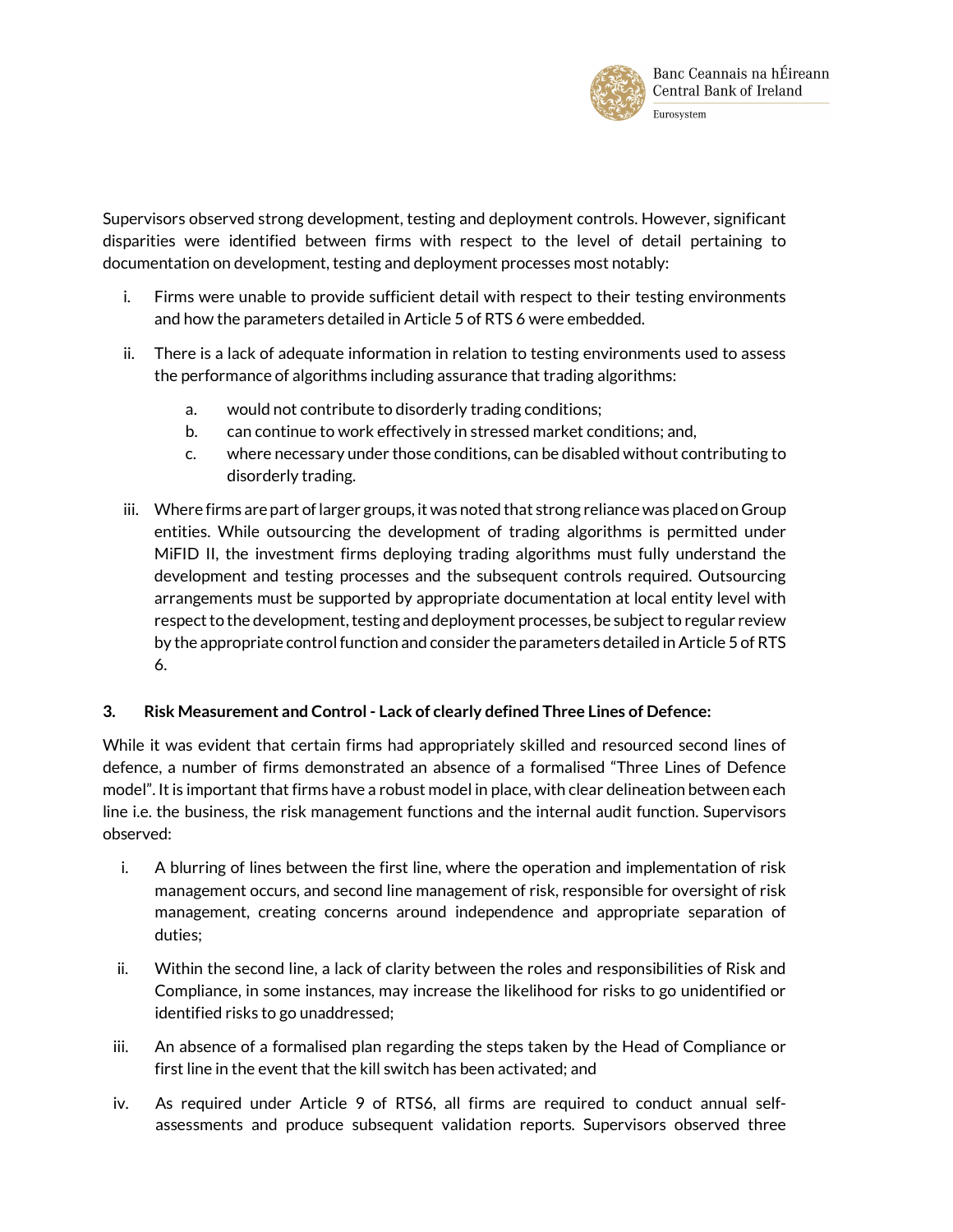

common areas not sufficiently addressed by the majority of firms within the selfassessment $^3$ :

- a. The adequacy of governance arrangements;
- b. The lack of appropriate detail with respect to testing methodologies applied and testing environments used; and
- c. A lack of clarity with regard to the third line of defence and the role of Internal Audit in the self-assessment and validation process. As per Article 9(3) of RTS 6, Internal Audit should play a key role in the oversight of the self-assessment and validation process to ensure that the governance and conclusions reached are valid.

## 4. Trade Lifecycle Management – Lack of appropriate documentation with respect to pre and post-trade controls:

The presence of extensive pre and post-trade controls was evident during this Thematic Review however:

- i. These were not formally reflected in the firms' policies and procedures, where supervisors identified a lack of adequate documentation regarding these controls and calculation of associated limits.
- ii. Firms did not demonstrate appropriate compliance with Article 15 of RTS 6 with respect to the documentation of the application and usage of appropriate limits. This information must be formally documented within the firms' algorithmic governance documentation.

Firms must have in place appropriate pre and post-trade controls that are commensurate to the nature, scale and complexity of the entity and ensure that these controls are appropriately documented.

# Actions

l

As a result of the findings of this thematic review, the Central Bank has engaged with the investment firms where specific concerns have been identified, issuing risk mitigation programmes to address these specific issues.

The Central Bank requires all firms engaging in algorithmic trading to consider the contents of this letter, where applicable and take all remedial action necessary to ensure that they have the appropriate control and oversight in place with respect to algorithmic trading and that the requirements within RTS 6 of MIFID II are being fully adhered to. This letter should be read in conjunction with the joint ESMA and European Banking Authority ("EBA") Guidelines on the

<sup>3</sup> Article 9 (Article 17(1) of Directive 2014/65/EU) Annual self-assessment requires an investment firm to annually perform a selfassessment and validation process and issue a validation report on that basis. This should include a) algorithmic trading systems, trading algorithms and algorithmic trading strategies b) its governance, accountability and approval framework c) its business continuity arrangements and d) its overall compliance with Article 17 of Directive 2014/65/EU with regard to the nature scale and complexity of its business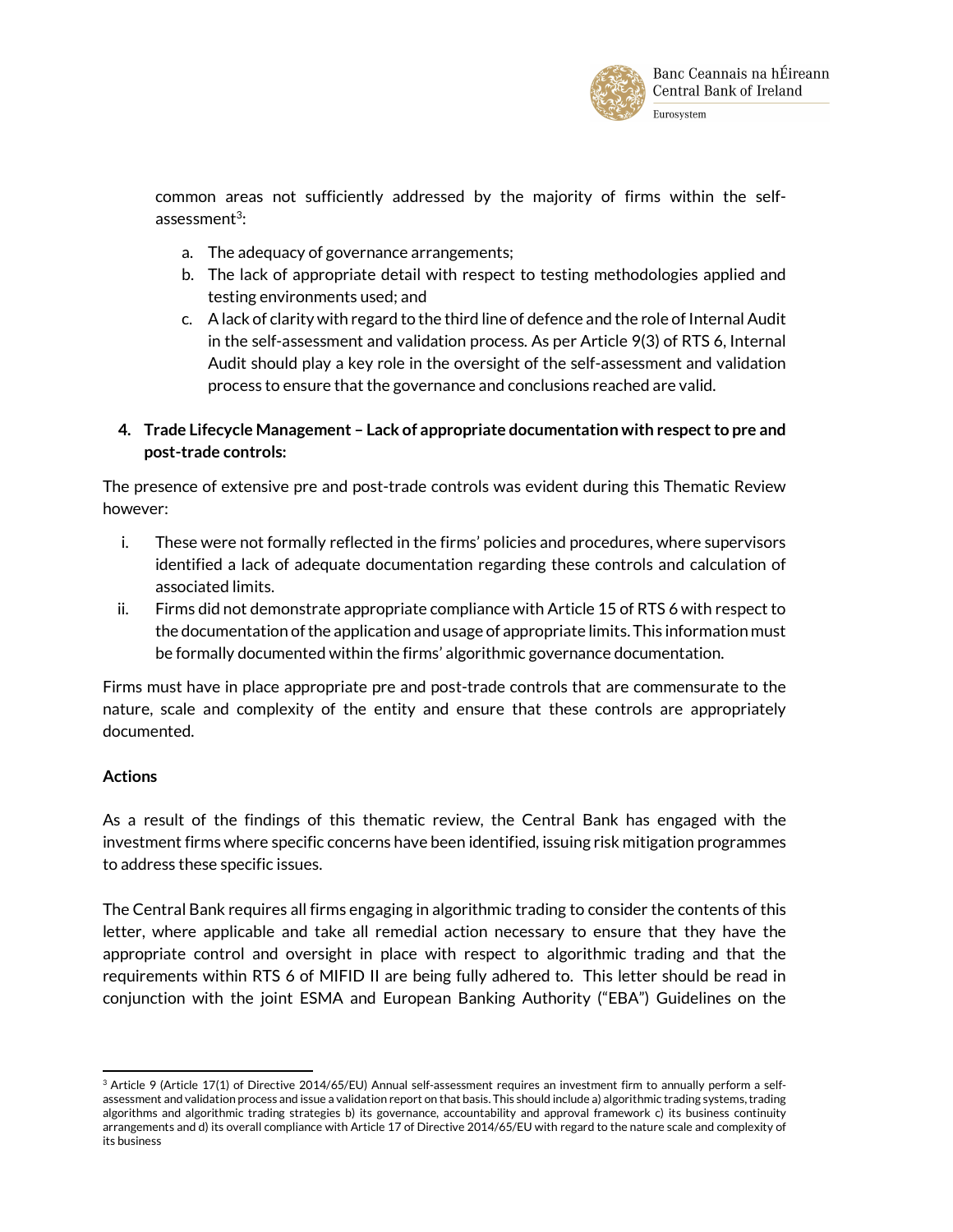

assessment of suitability of members of the management body and key function holders<sup>4</sup>; EBA Guidelines on internal governance<sup>5</sup> and the Central Bank's Outsourcing: Findings & Issues for Discussion<sup>6</sup>.

The Central Bank will continue to assess whether firms have taken sufficient steps to reduce risks arising from algorithmic trading and will have regard to the contents of this letter when conducting future supervisory engagement. Furthermore, in circumstances of non-compliance by any firm with the regulatory requirements associated with algorithmic trading, the Central Bank may, in the course of future supervisory engagement, or when exercising its supervisory and/or enforcement powers in respect of such non-compliance, have regard to the consideration given by a firm to the matters raised in the letter.

If you have any questions in relation to the content of this letter please discuss with your supervisory point of contact.

Yours sincerely,

Simon Sloan Head of Division Investment Banks & Broker Dealers Division

 $\overline{\phantom{a}}$ 

<sup>4</sup> www.eba.europa.eu/documents/10180/1972984/Joint+ESMA+and+EBA+Guidelines+on+the+

assessment+of+suitability+of+members+of+the+management+body+and+key+function+holders+%28EBA-GL-2017-12%29.pdf.  $^5$ www.eba.europa.eu/documents/10180/1972987/Final+Guidelines+on+Internal+Governance+%28EBA-GL-2017- $^5$ 

<sup>11%29.</sup>pdf/eb859955-614a-4afb-bdcd-aaa664994889.

<sup>6</sup> https://www.centralbank.ie/docs/default-source/publications/discussion-papers/discussion-paper-8/discussion-paper-8-- outsourcing-findings-and-issues-for-discussion.pdf